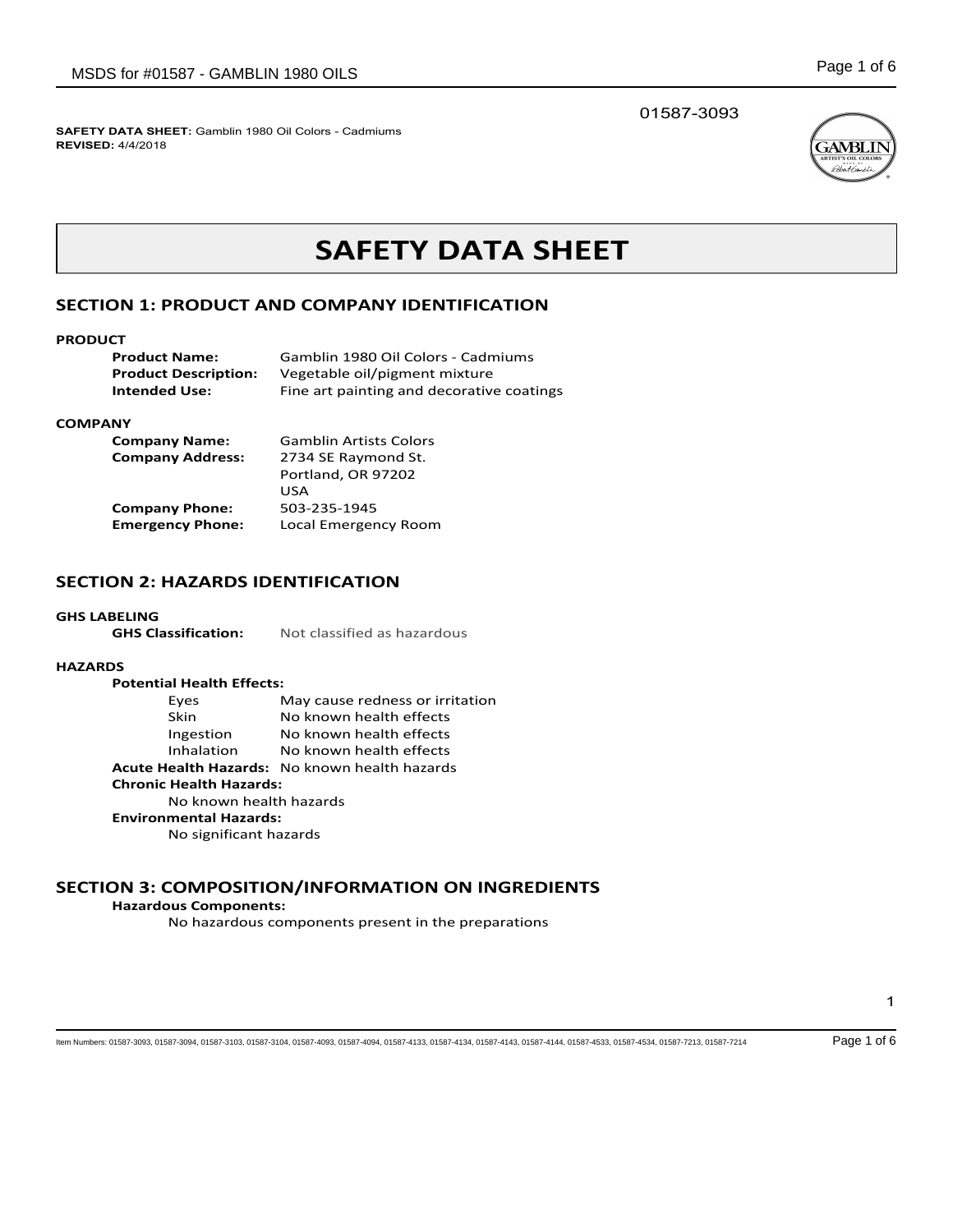

### **SECTION 4: FIRST AID MEASURES**

| Eyes:       | Wash with clean water for at least 15 minutes. If irritation persists, get medical |
|-------------|------------------------------------------------------------------------------------|
|             | attention.                                                                         |
| Skin:       | Wash skin thoroughly with soap and water.                                          |
| Inhalation: | N/A                                                                                |
| Ingestion:  | Rinse mouth. Seek medical attention.                                               |

**NOTES TO PHYSICIANS OR FIRST AID PROVIDERS: No additional information available.**

### **SECTION 5: FIRE FIGHTING MEASURES**

**FIRE FIGHTING**

**Extinguishing Media:** Foam, dry powder, water spray **Unsuitable Extinguishing Media:** Carbon Dioxide **Special Fire Fighting Procedures:** Firefighters should use standard protective equipment and in enclosed spaces, self-contained breathing apparatus (SCBA).

### **SECTION 6: ACCIDENTAL RELEASE MEASURES**

**Personal Precautions:** Wear personal protective equipment. **Environmental Precautions:** Prevent contamination of soil, drains, and surface waters **Methods for clean up:** Soak up spill with absorbent materials

### **SECTION 7: HANDLING AND STORAGE**

| <b>Precautions for Safe Handling:</b> |                                                          |
|---------------------------------------|----------------------------------------------------------|
|                                       | Read and observe all precautions on the product label    |
|                                       | Wash hands after use                                     |
|                                       | Immerse contaminated rags in water                       |
| <b>Cautions for Safe Storage:</b>     |                                                          |
|                                       | Store away from high temperatures, sparks, or open flame |
|                                       |                                                          |

### **SECTION 8: EXPOSURE CONTROLS/PERSONAL PROTECTION**

#### **PERSONAL PROTECTION**

**Respiratory Protection:**No particular respiratory protection requirements **Ventilation:** No particular ventilation requirements **Protective Gloves:** No particular hand protection requirements **Eye Protection:** Safety glasses if eye contact is likely; eyewash fountain should be accessible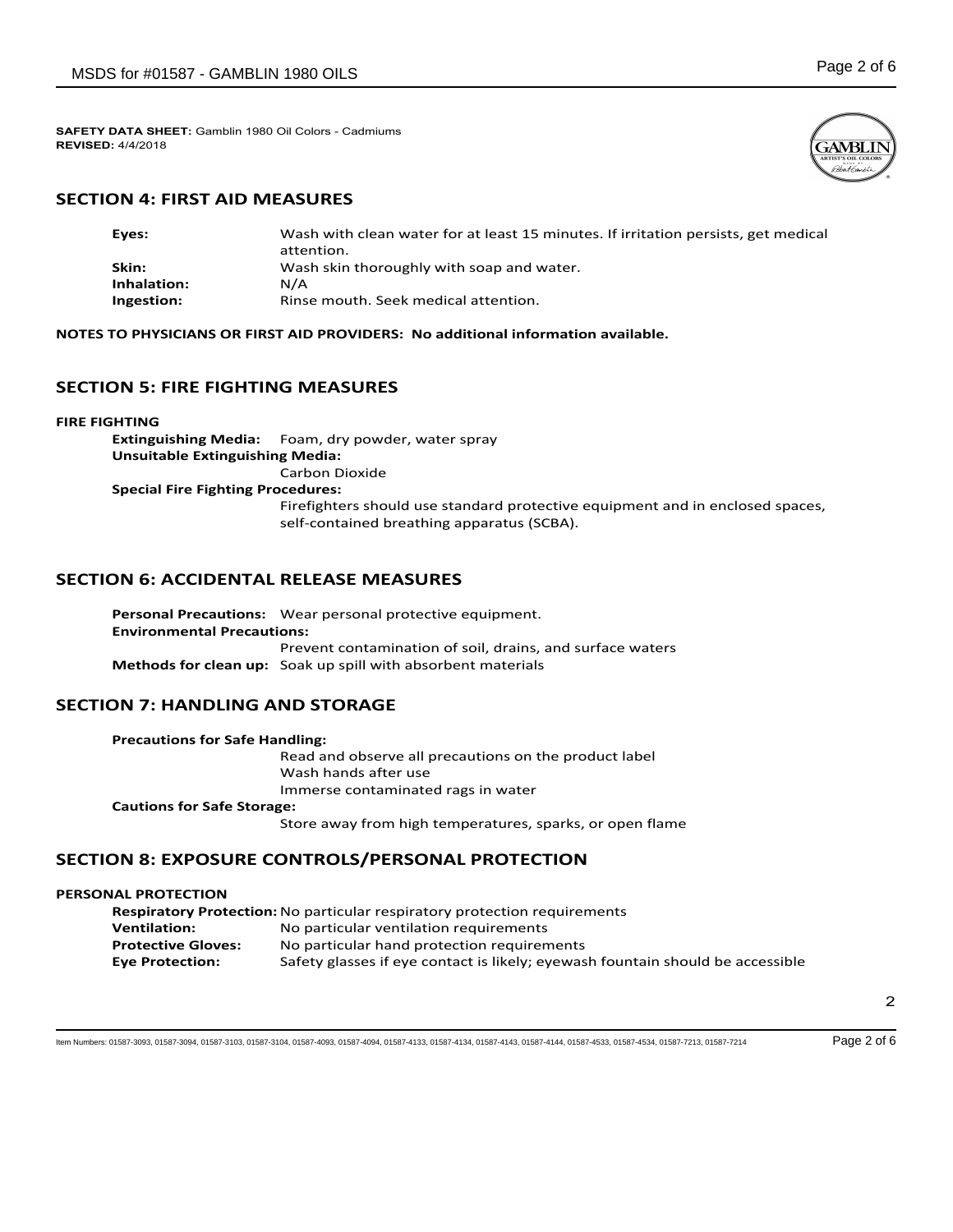

.<br>Abut k

| <b>ENGINEERING CONTROLS</b> |                                                                                                                                          |
|-----------------------------|------------------------------------------------------------------------------------------------------------------------------------------|
| <b>Ventilation:</b>         | No particular ventilation requirements                                                                                                   |
| Hygiene:                    | Always observe good personal hygiene measures, such as washing after handling the<br>material and before eating, drinking and/or smoking |
| <b>Exposure Guidelines:</b> | N/A                                                                                                                                      |
| Other:                      | No additional protective controls                                                                                                        |

### **SECTION 9: PHYSICAL AND CHEMICAL PROPERTIES**

#### **GENERAL INFORMATION**

| <b>Physical State:</b> | Paste         |
|------------------------|---------------|
| Color:                 | Various       |
| Odor:                  | Vegetable oil |
| <b>Odor Threshold:</b> | N/D           |

### **IMPORTANT HEALTH, SAFETY, AND ENVIRONMENTAL INFORMATION**

| <b>Boiling Point:</b>       | N/A            |
|-----------------------------|----------------|
| <b>Melting Point:</b>       | N/A            |
| <b>Freezing Point:</b>      | N/A            |
| <b>Vapor Pressure:</b>      | N/D            |
| <b>Vapor Density:</b>       | N/D            |
| <b>Specific Gravity:</b>    | N/D            |
| <b>Evaporation Rate:</b>    | N/A            |
| <b>Solubility in Water:</b> | Insoluble      |
| <b>Solids by Weight:</b>    | 50-60%         |
| <b>Volatile:</b>            | N/A            |
| <b>Molecular Weight:</b>    | N/A            |
| Viscosity:                  | N/D            |
| <b>Flash Point:</b>         | >500°F (260°C) |

### **SECTION 10: STABILITY AND REACTIVITY**

| Stability:                                     | Material is stable under normal conditions                                  |  |
|------------------------------------------------|-----------------------------------------------------------------------------|--|
| <b>Conditions to Avoid:</b>                    | Avoid heat, sparks, open flames and other ignition sources                  |  |
| <b>Materials to Avoid:</b>                     | No additional information                                                   |  |
| <b>Hazardous Decomposition or Bi-Products:</b> |                                                                             |  |
|                                                | Carbon monoxide and carbon dioxide                                          |  |
| <b>Possibility of Hazardous Reactions:</b>     |                                                                             |  |
|                                                | Product is chemically stable and generally compatible with other substances |  |

## **SECTION 11: TOXICOLOGICAL INFORMATION**

### **INFORMATION ON TOXICOLOGICAL EFFECTS**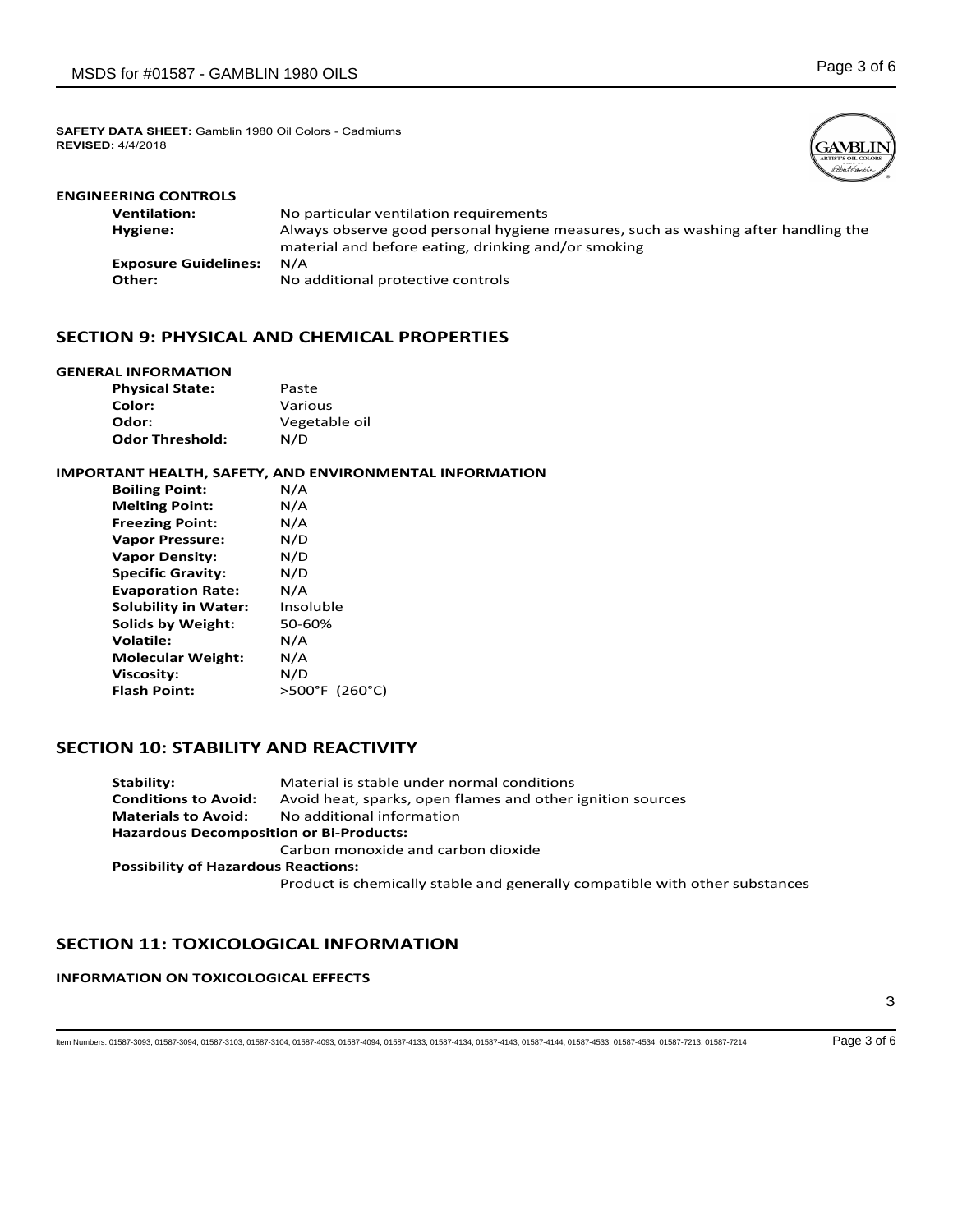

| Inhalation: | N/A                                               |
|-------------|---------------------------------------------------|
| Ingestion:  | May cause discomfort if swallowed                 |
| Skin:       | Mildly irritating to skin with prolonged exposure |
| Eve:        | Irritating to eyes                                |

| <b>HAZARD CLASS</b>                                  | <b>CONCLUSION/REMARKS</b>                          |
|------------------------------------------------------|----------------------------------------------------|
| Inhalation                                           |                                                    |
| <b>Acute Toxicity</b>                                | Not classified                                     |
| Ingestion                                            |                                                    |
| <b>Acute Toxicity</b>                                | May cause discomfort if swallowed                  |
| <b>Skin</b>                                          |                                                    |
| <b>Acute Toxicity</b>                                | Slight irritant effect on skin and mucous membrane |
| Eye                                                  |                                                    |
| Serious Eye Damage/Irritation                        | Slight irritant effect on eyes                     |
| Sensitization                                        |                                                    |
| Eye, Skin, Aspiration, Reproductive, Carcinogenicity | No sensitizing effects known                       |
| <b>Specific Target Organ Toxicity (STOT)</b>         |                                                    |
| Single Exposure                                      | Not classified (No Data Available)                 |
| <b>Repeated Exposure</b>                             | Not classified (No Data Available)                 |

### **SECTION 12: ECOLOGICAL INFORMATION**

| <b>ECOLOGICAL INFORMATION</b>   |                          |
|---------------------------------|--------------------------|
| <b>Ecotoxicity:</b>             | No test data available   |
| <b>Mobility:</b>                | No information available |
|                                 |                          |
| <b>PERSISTENCE AND MOBILITY</b> |                          |
| <b>Biodegradation:</b>          | No information available |

## **SECTION 13: DISPOSAL CONSIDERATIONS**

4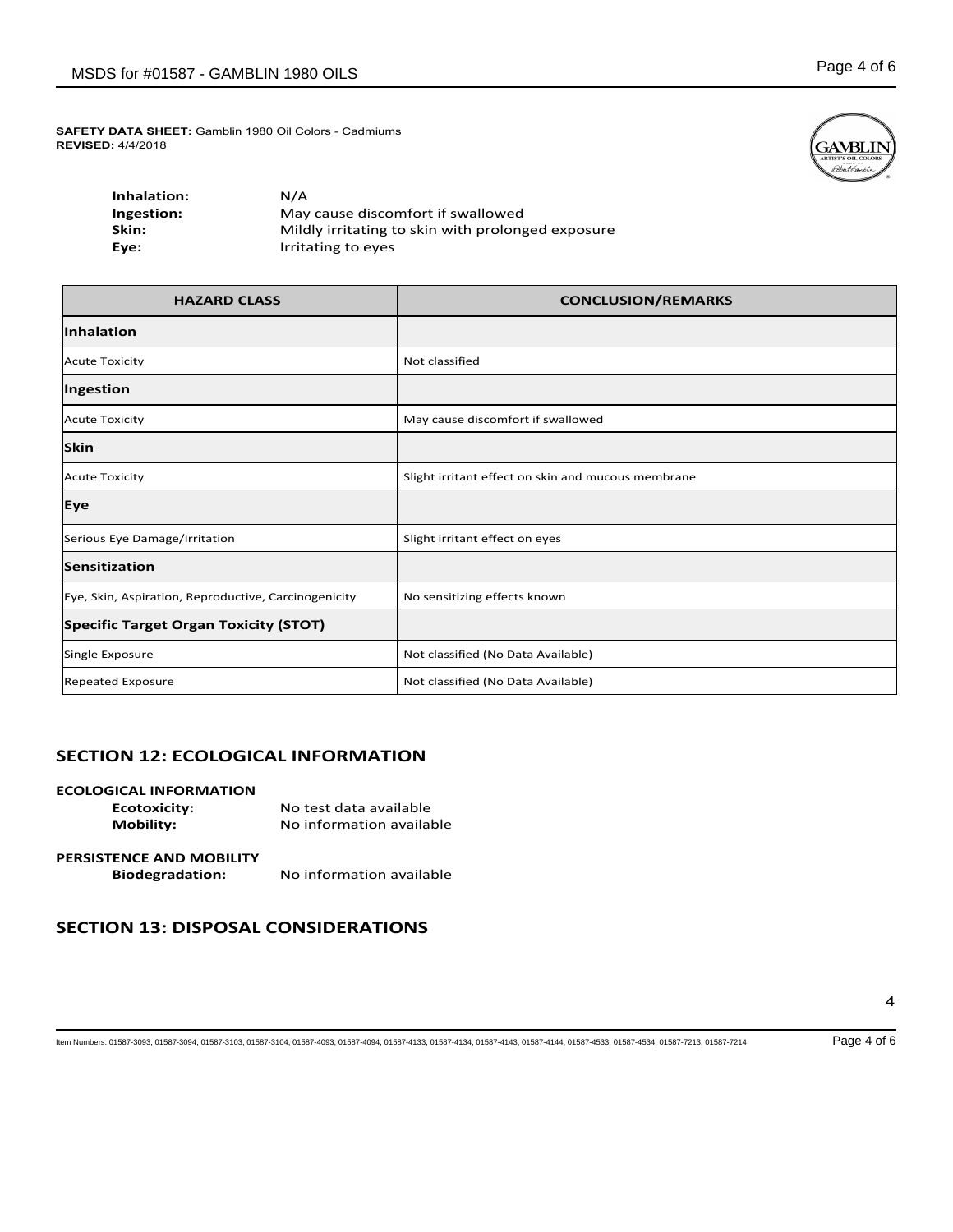

**NOTE: Disposal recommendations based on material as supplied. Disposal must be in accordance with current applicable laws and regulations, and material characteristics at the time of disposal.**

| <b>Waste Disposal:</b>  | Dispose of in accordance with national, state, and local regulations.                  |
|-------------------------|----------------------------------------------------------------------------------------|
| <b>Empty Container:</b> | Empty containers should be taken for recycling, recovery, or disposal through suitably |
|                         | gualified or licensed contractor and in accordance with governmental regulations.      |

### **SECTION 14: TRANSPORT INFORMATION**

| LAND (DOT): | Not regulated |
|-------------|---------------|
| SEA (IMDG): | Not regulated |
| AIR (IATA): | Not regulated |

### **SECTION 15: REGULATORY INFORMATION**

**U.S. FEDERAL REGULATIONS TSCA (TOXIC SUBSTANCE CONTROL ACT):** Substance is listed **SARA TITLE III (SUPERFUND AMENDMENTS AND REAUTHORIZATION ACT):** 313 REPORTABLE INGREDIENTS: None **STATE REGULATIONS:** California Prop 65 **INTERNATIONAL REGULATIONS:** None found

### **SECTION 16: OTHER INFORMATION**

| <b>NFPA Hazard Codes:</b> | Health       | Ω   |
|---------------------------|--------------|-----|
|                           | Fire         | 1   |
|                           | Reactivity   | Ω   |
|                           | Special      | N/A |
| <b>HMIS Rating:</b>       | Health       | 1   |
|                           | Flammability | 1   |
|                           | Reactivity   | O   |
|                           |              |     |

**N/D = Not determined, N/A = Not applicable**

#### **THIS SAFETY DATA SHEET CONTAINS THE FOLLOWING REVISIONS:**

Updates made in accordance with implementation of GHS requirements.